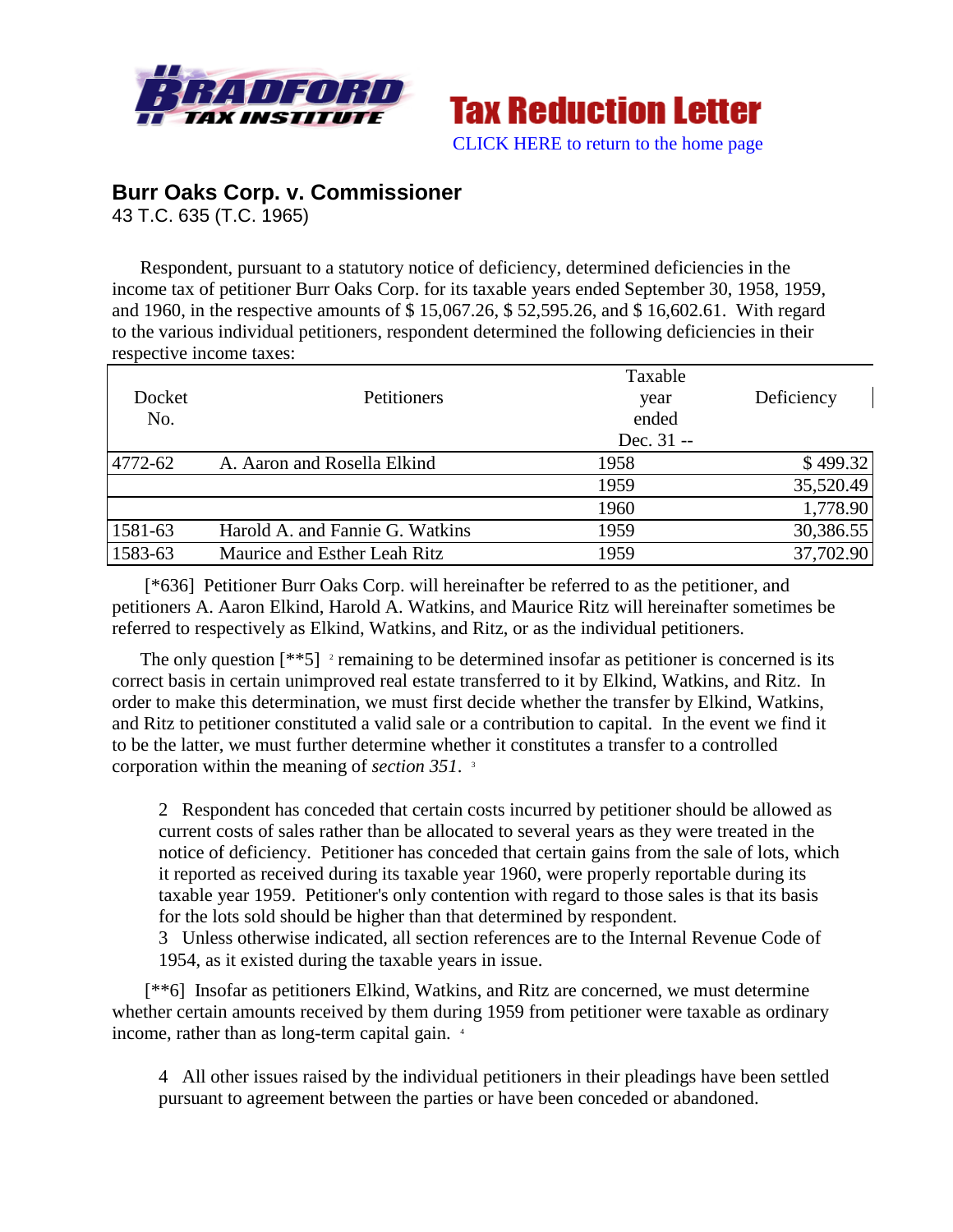## FINDINGS OF FACT

Some of the facts have been stipulated, and the stipulation of facts, together with the exhibits attached thereto, is incorporated herein by this reference.

Petitioner is a corporation formed under the laws of the State of Wisconsin. It maintains its books of account and files its Federal income tax returns on the basis of an accrual method of accounting and a fiscal year ended September 30. It filed its Federal income tax returns for its fiscal years ended September 30, 1958 through 1960, with the district director of internal revenue at Milwaukee, Wis.

A. Aaron and Rosella Elkind were, at all times relevant [\*\*7] hereto, husband and wife. They filed joint Federal income tax returns for 1958, 1959, and 1960, prepared on the basis of a calendar year and the cash method of accounting, with the district director of internal revenue at Milwaukee, Wis.

Harold A. and Fannie G. Watkins were, at all times relevant hereto, husband and wife. They filed a joint Federal income tax return for 1959, prepared on the basis of a calendar year and the cash method of accounting, with the district director of internal revenue, Milwaukee, Wis.

[\*637] Maurice and Esther Leah Ritz were, at all times relevant hereto, husband and wife. They filed a joint Federal income tax return for 1959, prepared on the basis of a calendar year and the cash method of accounting, with the district director of internal revenue at Milwaukee, Wis.

Elkind, at all times relevant hereto, has been engaged in various aspects of real estate development, with primary emphasis on the development of tracts of one-family houses. These various endeavors were generally conducted through corporations in which Elkind or members of his family were majority stockholders. Elkind also has made a number of investments in real estate, including [\*\*8] raw land as well as improved property producing rental income.

Ritz, at all times relevant hereto, was a certified public accountant and the senior partner of an accounting firm of which Elkind was a client. Ritz had made various investments in improved and unimproved real estate prior to the years in issue herein, primarily as a result of opportunities which he came across in connection with his accounting practice.

At all times relevant hereto, Watkins was the president and principal stockholder of a corporation engaged in the manufacture and sale of slippers and other types of casual footwear. Watkins, also, had made several investments in real property over the years, primarily in improved properties producing rental income.

Elkind, Watkins, and Ritz have, at least upon one occasion other than that involved herein, jointly invested in a relatively large tract of unimproved real estate. Thus, on June 4, 1953, they purchased for the sum of \$ 70,124.15 a tract of undeveloped land located just outside the city of Madison, Wis. These individuals held that property (hereinafter referred to as the Gay Farm) jointly until April 20, 1954, at which time it was sold to one of Elkind's [\*\*9] development corporations for the sum of \$ 149,650.79. That corporation subdivided the property into 353 lots, constructed one-family homes thereon, and made substantial profits totaling approximately \$ 500,000 upon their sale.

In the fall of 1954 Elkind came across the opportunity to purchase a similar piece of property, this time a tract of land of approximately 70 acres, also located near the outskirts of the city of Madison and theretofore used as a golf course. This property will hereinafter sometimes be referred to as the Burr Oaks property.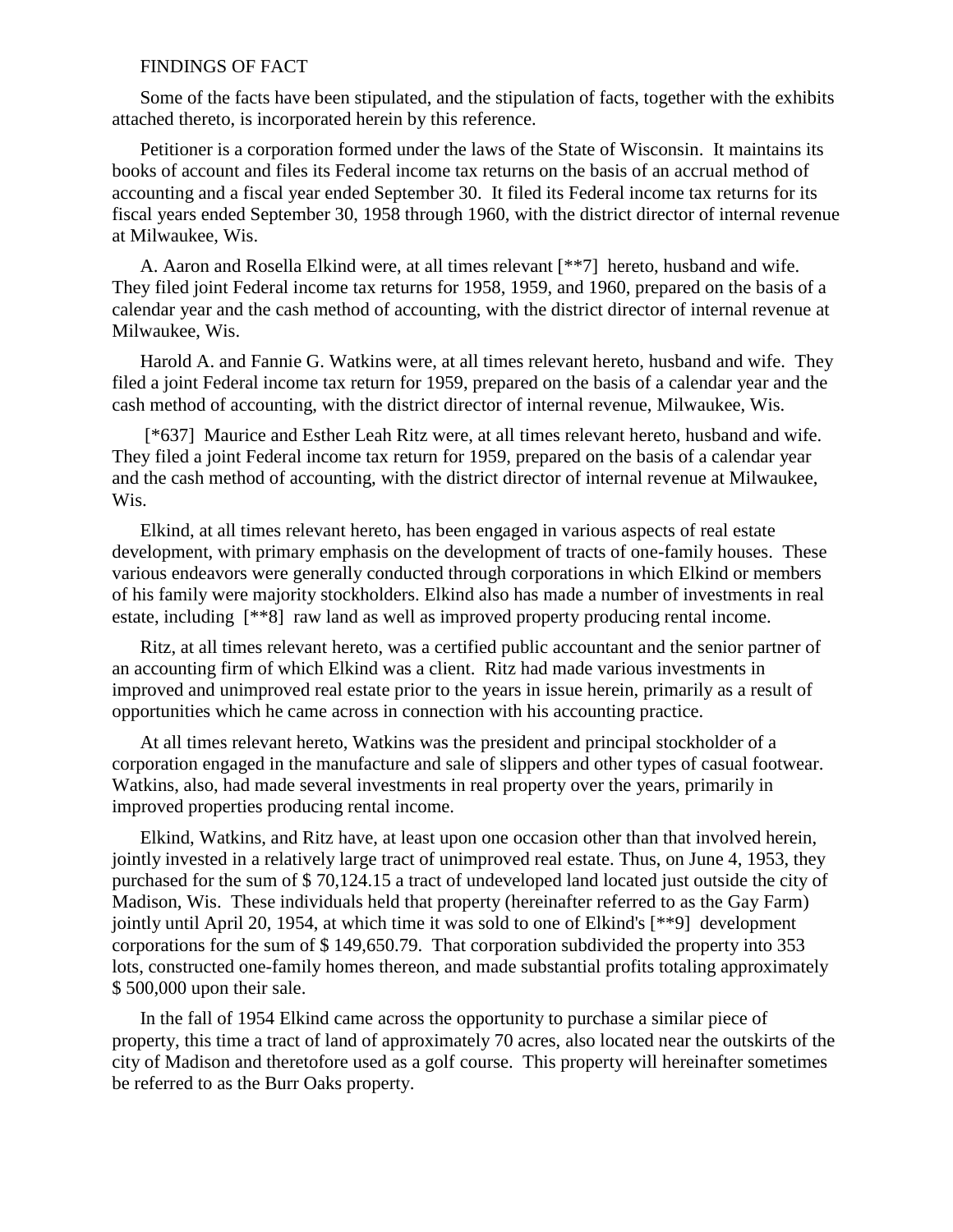Elkind, in December of the same year, contacted Ritz and Watkins in regard to their participation with him in the purchase of that land. Watkins and Ritz agreed to join him in the acquisition upon the understanding that each of them would obtain a one-third interest therein. On December 7 of that year, Elkind tendered to the owner [\*638] of said property a written offer to purchase the property for the sum of \$ 100,000. The offer provided that \$ 10,000 of the purchase price was payable at the time of acceptance, \$ 10,000 on February 15, 1955, \$ 5,000 on April 1, 1955, with payments of \$ 5,000 due quarterly thereafter until the final [\*\*10] balance was paid. The offer was accepted on December 8, 1954.

From the time they acquired the Burr Oaks property through the summer of 1957 Elkind, Watkins, and Ritz attempted to develop said property as a shopping center site or as an industrial park. In furtherance of this plan, they purchased in 1955 an additional 80 feet of frontage on an adjoining thoroughfare for the purpose of providing better access to the Burr Oaks property in the event of its commercial development. This 80 feet of frontage will hereinafter be referred to as the Brinkman property. Their efforts to develop the Burr Oaks property for commercial purposes, however, proved fruitless.

Sometime during 1957 Elkind became convinced that their plans to develop the Burr Oaks property as a shopping center or an industrial park would not materialize. Contemplating that one of his corporations might purchase the property for purposes of subdivision or development, Elkind requested two of his business associates to investigate the zoning and platting possibilities of the Burr Oaks property. On March 11, 1957, a petition was filed with the City Council of Madison, Wis., to change the zoning of the Burr Oaks property [\*\*11] from residential A (single-family dwellings) to residential A2 and B (two-family and four-family dwellings) and commercial A and B.

Elkind then proposed to Watkins and Ritz that the three of them sell the Burr Oaks property to one of Elkind's real estate corporations, as they had done with the Gay Farm property. Watkins and Ritz, recalling the substantial profits made by Elkind's corporation after they had sold the Gay Farm property to it, rejected this proposal. Ritz suggested that the three of them transfer the Burr Oaks property to a corporation which they would form for the purpose of subdividing, developing, and selling the property; that the shareholders thereof would be comprised of his two brothers and the wives of Watkins and Elkind; and that in return for the transfer of the land, the corporation would issue promissory notes to Elkind, Watkins, and Ritz. It was agreed that they would follow Ritz' suggestions.

On September 9, 1957, the City Council of Madison approved a preliminary plat incorporating the zoning proposed for the property in the aforementioned petition filed on March 11, 1957. The land as platted contained 89 lots zoned for single-family dwellings (residential [\*\*12] [\*639] A); 65 lots zoned for four-family apartments (residential B); 110 lots zoned for multiple-family apartments (residential C); 1 site zoned for commercial use; and 1 site zoned for a school. This zoning received final approval from the Madison City Council on November 25, 1957.

Petitioner was incorporated on October 8, 1957, for the purpose of (1) acquiring the Burr Oaks property from Elkind, Watkins, and Ritz; (2) developing and subdividing said property; and (3) selling improved lots therefrom to customers. At the time petitioner was formed, the Burr Oaks property was completely unimproved. Elkind, Watkins, and Ritz were aware of a local ordinance pursuant to which owners of unimproved land could request the city of Madison to make improvements thereon such as streets, sewers, water, and sidewalks. The city would make these improvements and assess the costs incurred in connection therewith against the property. However, it was realized that the cost of some of the improvements to be made, such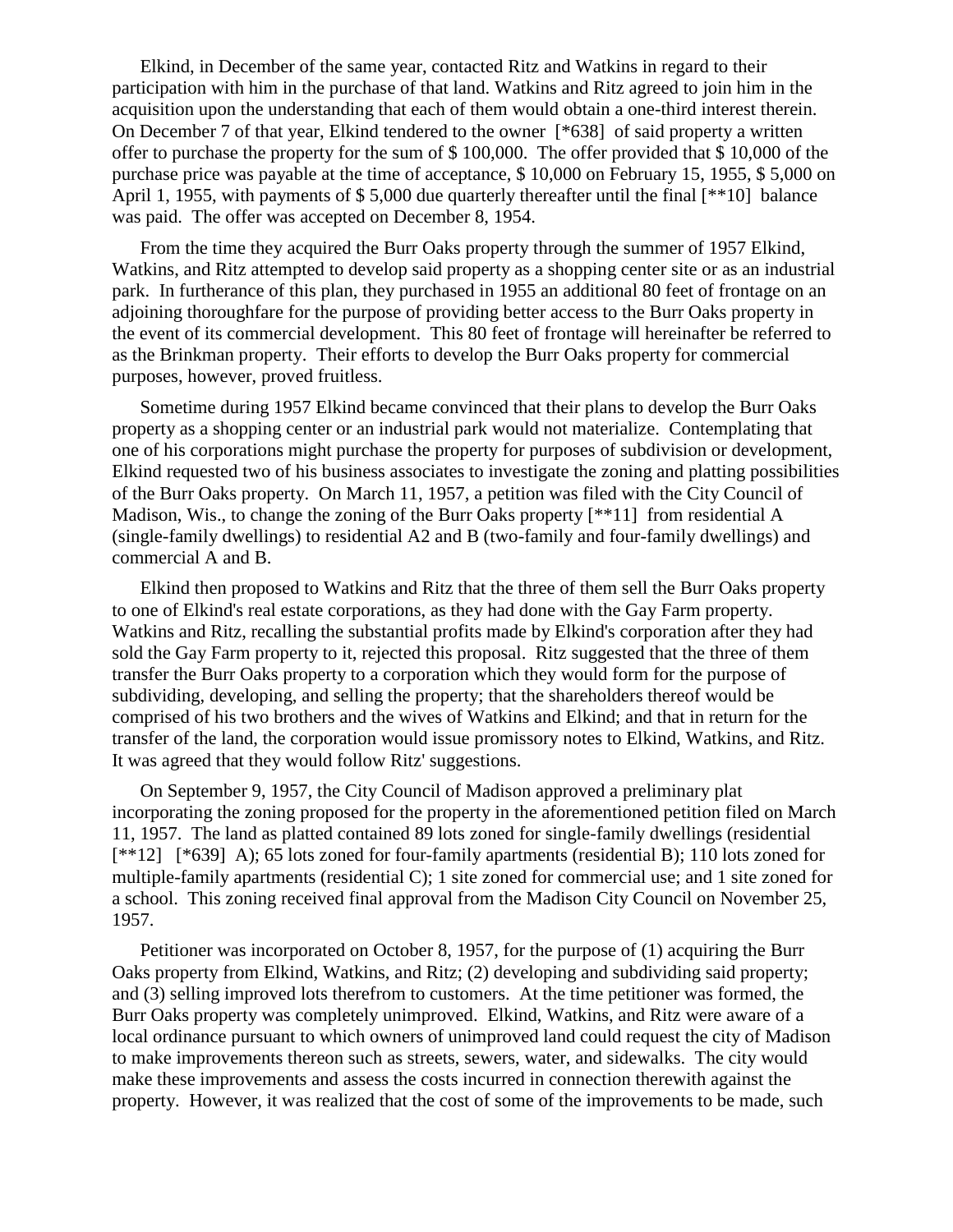as grading and supplying crushed stone, would have to be borne directly by the developers. The total cost of such improvements, as estimated by petitioner, was in the amount [\*\*13] of \$ 107,243.33.

It was determined by Ritz, Watkins, and Elkind that petitioner's initial capital would be \$ 4,500.

Petitioner issued a total of 450 shares of its common stock to a group composed of Elkind's wife, Watkins' wife, and Ritz' brothers, Philip and Erwin, for an aggregate consideration of \$ 4,500. Elkind's wife received 150 shares of the stock; Watkins' wife also received 150 shares; and Philip and Erwin Ritz each received 75 shares. The record does not indicate the exact date when this stock was issued. Philip and Erwin Ritz paid for their stock by their respective checks, each in the amount of \$ 750 and dated October 9, 1957. Watkins' wife paid for her stock by a check in the amount of \$ 1,500 dated October 14, 1957. Each of the above-mentioned four persons received from petitioner a receipt dated November 1, 1957, evidencing their payment for the stock. At all times relevant hereto, petitioner's stockholders of record and officers and directors were as follows:

|                   | Number    |                    |                 |                    |
|-------------------|-----------|--------------------|-----------------|--------------------|
| Shareholder       | of shares | <b>Officers</b>    | Position held   | <b>Directors</b>   |
|                   | held      |                    |                 |                    |
| Rosella Elkind    |           | Watkins            | President.      | Watkins.           |
| (Elkind's wife)   |           | 150 Philip M. Ritz | Vice president. | Ritz.              |
| Fannie G. Watkins |           | Rosella Elkind     | Secretary-      |                    |
|                   |           |                    | treasurer.      | Elkind.            |
| (Watkins' wife)   | 150       |                    |                 | Fannie G. Watkins. |
| Philip M. Ritz    |           |                    |                 | Philip M. Ritz.    |
| (Ritz' brother)   | 75        |                    |                 | Rosella Elkind.    |
| Erwin M. Ritz     |           |                    |                 |                    |
| (Ritz' brother)   | 75        |                    |                 |                    |

[\*\*14] [\*640] Petitioner's articles of incorporation, at all times relevant hereto, provided:

(c) Any stock that is hereafter issued by the corporation may be sold to such persons and at such prices but not less than such prices as may be determined by the majority of the Board of Directors, and without first offering any part of said stock to the then present holders of stock in the corporation.

On November 1, 1957, Elkind, Watkins, and Ritz transferred their respective interests in the Burr Oaks property to petitioner. In consideration for this transfer, petitioner assumed the remaining unpaid balance for the property, namely \$ 30,000, and issued to each of Elkind, Watkins, and Ritz what purported on the face thereof to be a promissory note in the principal amount of \$ 110,000. Each of the notes recited that it bore interest at the rate of 6 percent and that it was payable 2 years after the making thereof. The \$ 30,000 obligation for the Burr Oaks property to its original owner, assumed by petitioner from Elkind, Watkins, and Ritz, was entered on petitioner's books under an account captioned "Mortgage Payable." An additional account was set up under the title "Land Contract Payable" [\*\*15] in the amount of \$ 330,000 to represent the alleged promissory notes. At the time Elkind, Watkins, and Ritz transferred the Burr Oaks property to petitioner, the fair market value of said property was substantially less than \$ 360,000. The property was not worth more than \$ 165,000 at that time.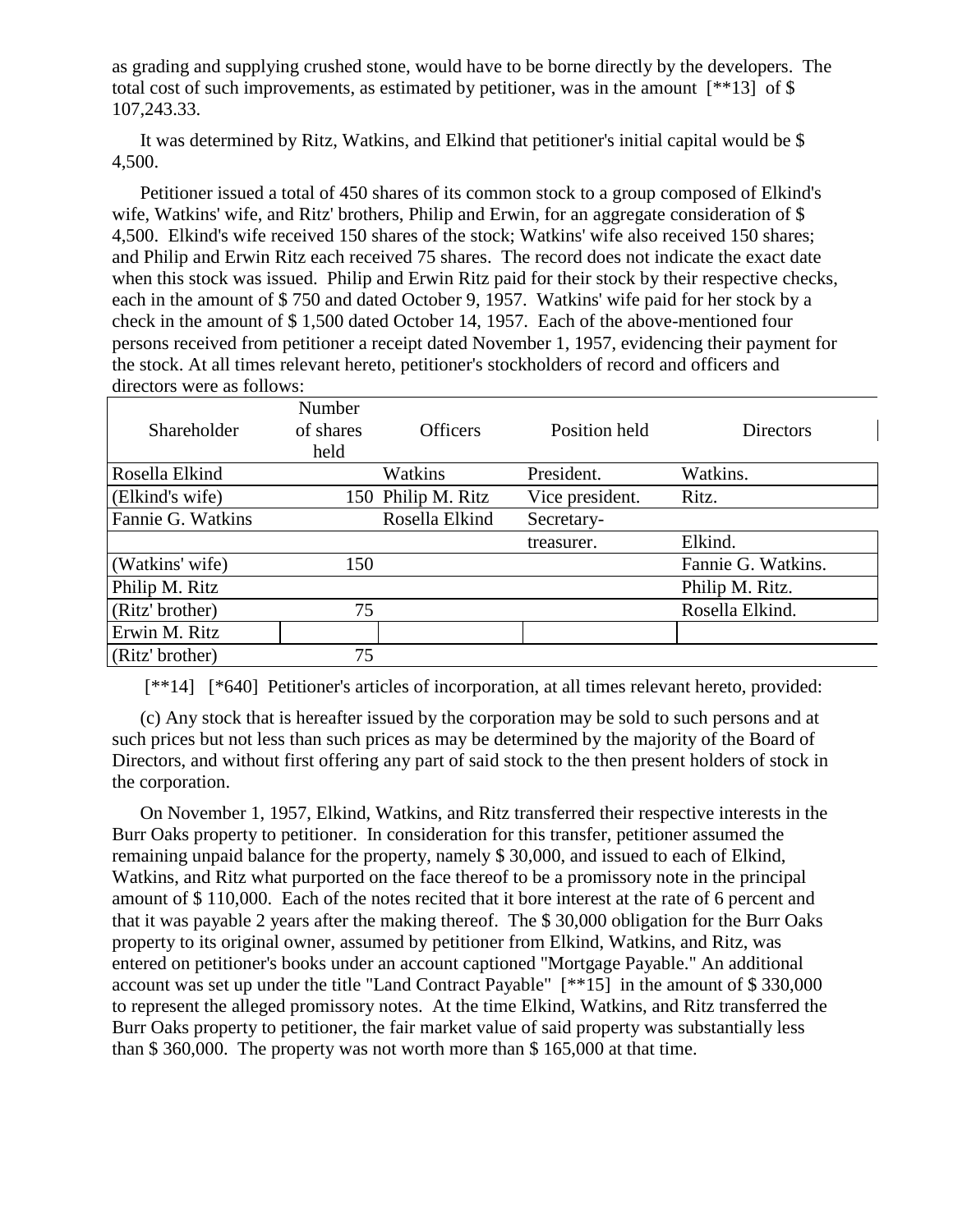Although at the time Elkind, Watkins, and Ritz transferred their interests in said property to petitioner they hoped that petitioner's business would be successful, petitioner's prospects were uncertain. The nature of their investment can best be described by the term "speculative."

Shortly after its incorporation, petitioner found that it did not have sufficient funds on hand with which to commence operations. Therefore, on November 30, 1957, it borrowed \$ 15,000 from Elkind. On February 28, 1958, Elkind loaned petitioner an additional \$ 10,000. These loans, together with interest thereon in the amount of \$ 1,859.78, were repaid on June 30, 1959.

None of petitioner's stockholders of record, namely Watkins' and Elkind's respective wives and Ritz' brothers, took any active interest in the management of petitioner. In fact, none of them had any real idea of the nature of petitioner's [\*\*16] business, other than some vague notion that it was engaged in "real estate" in some way or other.

Watkins and Ritz hired Albert McGinnes to manage petitioner. His work included the supervision of the platting, development, and subdivision of the land, as well as taking charge of advertising and sales. McGinnes had known and worked for Elkind and his various [\*641] corporations for approximately 15 years prior to that time as a lawyer and real estate broker and in various other capacities. McGinnes, moreover, was the person who first interested Elkind in purchasing the Burr Oaks property and checked into the zoning and platting possibilities for the land. During the years in issue, McGinnes continued to work for various Elkind interests.

Ritz' accounting firm, Ritz, Holman & Co., kept petitioner's books and took care of its accounting work. McGinnes was required to account to Ritz, Holman & Co. for the funds which he took in and disbursed in connection with his operation of petitioner's business.

Upon a number of occasions, petitioner transferred various lots or parcels of property to Elkind, Watkins, and Ritz, either at no cost or at a price less than the amount for which such [\*\*17] lots could have been sold to third parties. Thus, by deed dated November 3, 1958, petitioner conveyed to Elkind, Watkins, and Ritz a strip of commercial property, 70 feet by 120 feet, located in the southeast corner of the Burr Oaks property. This property was contiguous with another piece of commercial property, the Brinkman property, which Elkind, Watkins, and Ritz had purchased when they were contemplating using Burr Oaks for a shopping center. Nothing was paid to petitioner in consideration for this transfer. The deed by which the transfer was effected purported on its face to correct an erroneous conveyance of the land to petitioner in the first place.

On November 14, 1958, petitioner sold five lots at a price of \$ 3,000 per lot to the Leo Building Corp., which was owned and controlled by Elkind and an associate of his. On the same date petitioner sold an additional five lots for the same price to Carsons, Inc., a corporation owned by Watkins. Petitioner, on May 20, 1960, sold five more lots at \$ 3,000 per lot to M & L Investment, Inc., a corporation in which Ritz owned a substantial interest. Each of the lots involved in these transfers was zoned residential B to accommodate [\*\*18] four-family apartments. The evidence indicates that, at the time they were sold after having been platted, subdivided, and improved, each of these lots could have been sold to outsiders for \$ 500 to \$ 1,000 more than was received from the above corporations. None of petitioner's shareholders of record (Philip and Erwin Ritz, Elkind's wife, or Watkins' wife) was consulted with regard to, or knew of, any of these transfers. Nor was any such transfer authorized by a meeting of petitioner's board of directors.

Although McGinnes was in charge of petitioner's day-to-day operations, Elkind, Watkins, and Ritz controlled and dominated petitioner's affairs.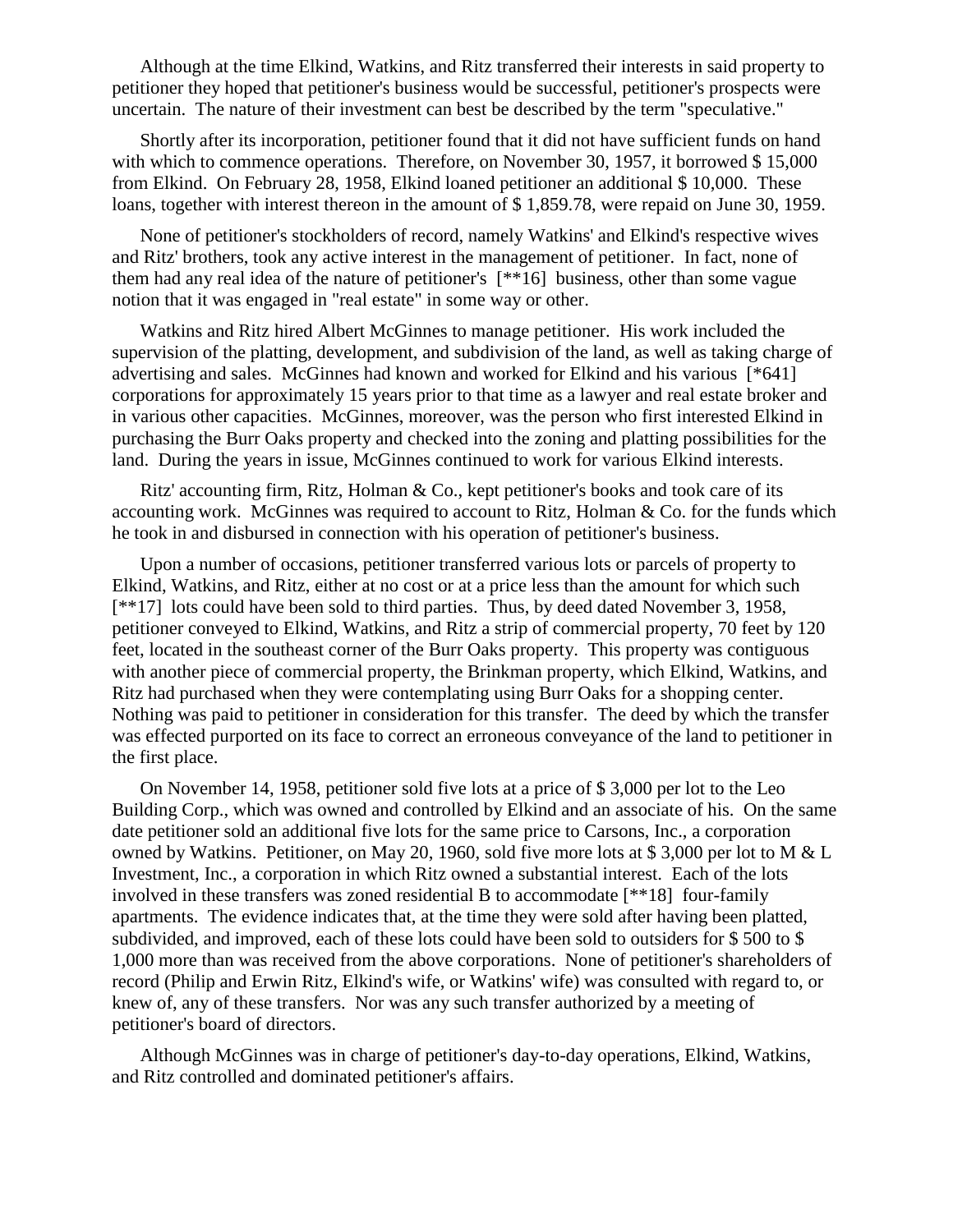[\*642] During its taxable years 1958 through 1963, inclusive, petitioner had gross receipts in the following amounts as a result of its subdivision and sale of the Burr Oaks property:

| Taxable year ended | Gross sales |
|--------------------|-------------|
| Sept. 30 --        | of lots     |
| 1958               | \$86,095    |
| 1959               | 177,200     |
| 1960               | 118,625     |
| 1961               | 68,250      |
| 1962               | 49,400      |
| 1963               | 13,900      |
|                    |             |
| Total              | 513,470     |

As had been contemplated by Elkind, Watkins, and Ritz at the time of petitioner's incorporation, improvements to the Burr Oaks property, such as streets, sewers, water, and sidewalks, were made [\*\*19] by the city of Madison. The city was to recover the cost of these improvements by special assessments against the lots, which assessments were generally payable over a period of 5 to 8 years. To the extent that installments of the special assessments came due prior to the sale of the lots, they were paid by petitioner and added to the price of the lots. To the extent the assessments had not been paid prior to the sale of the lots, they were assumed by the purchaser. Certain costs incurred in connection with the subdivision and improvement of the Burr Oaks property were borne directly by petitioner. These costs included the following: (1) The cost of installing a sewer along one of the streets in the subdivision; (2) a surveying fee running from \$ 25 to \$ 40 per lot; and (3) the costs of grading and supplying crushed stone. The cost of improvements incurred by petitioner in subdividing the Burr Oaks property, including the special assessments paid by it, totaled \$107,243.33.

In addition to the foregoing costs, petitioner during its taxable years ended September 30, 1958, through September 30, 1963, incurred the following operating expenses in connection with its subdivision [\*\*20] and sale of the Burr Oaks property:

|      | Taxable year ended |        |             |
|------|--------------------|--------|-------------|
|      | Sept. 30 --        | Amount |             |
| 1958 |                    |        | \$21,281.61 |
| 1959 |                    |        | 22,077.74   |
| 1960 |                    |        | 20,217.49   |
| 1961 |                    |        | 20,650.46   |
| 1962 |                    |        | 21,182.44   |
| 1963 |                    |        | 15,500.14   |

In the latter part of 1959 Elkind, Watkins, and Ritz surrendered to petitioner the original "promissory notes" which they had received from petitioner in connection with their transfer of the Burr Oaks property. In return for the surrender of the notes, each of the individual  $[^*643]$ petitioners received from petitioner a distribution of \$ 23,000 in cash and a promissory note dated November 1, 1959, in the principal amount of \$ 87,000. The new notes recited (1) that they were payable 1 year after the making thereof and (2) that they bore interest at the rate of 6 percent per annum. Later that same year, petitioner paid an additional \$ 8,000 apiece to Elkind, Watkins, and Ritz. Petitioner at that time, in exchange for each of their notes in the principal amount of \$ 87,000, issued to each of them a new promissory note in the principal amount of \$ 79,000.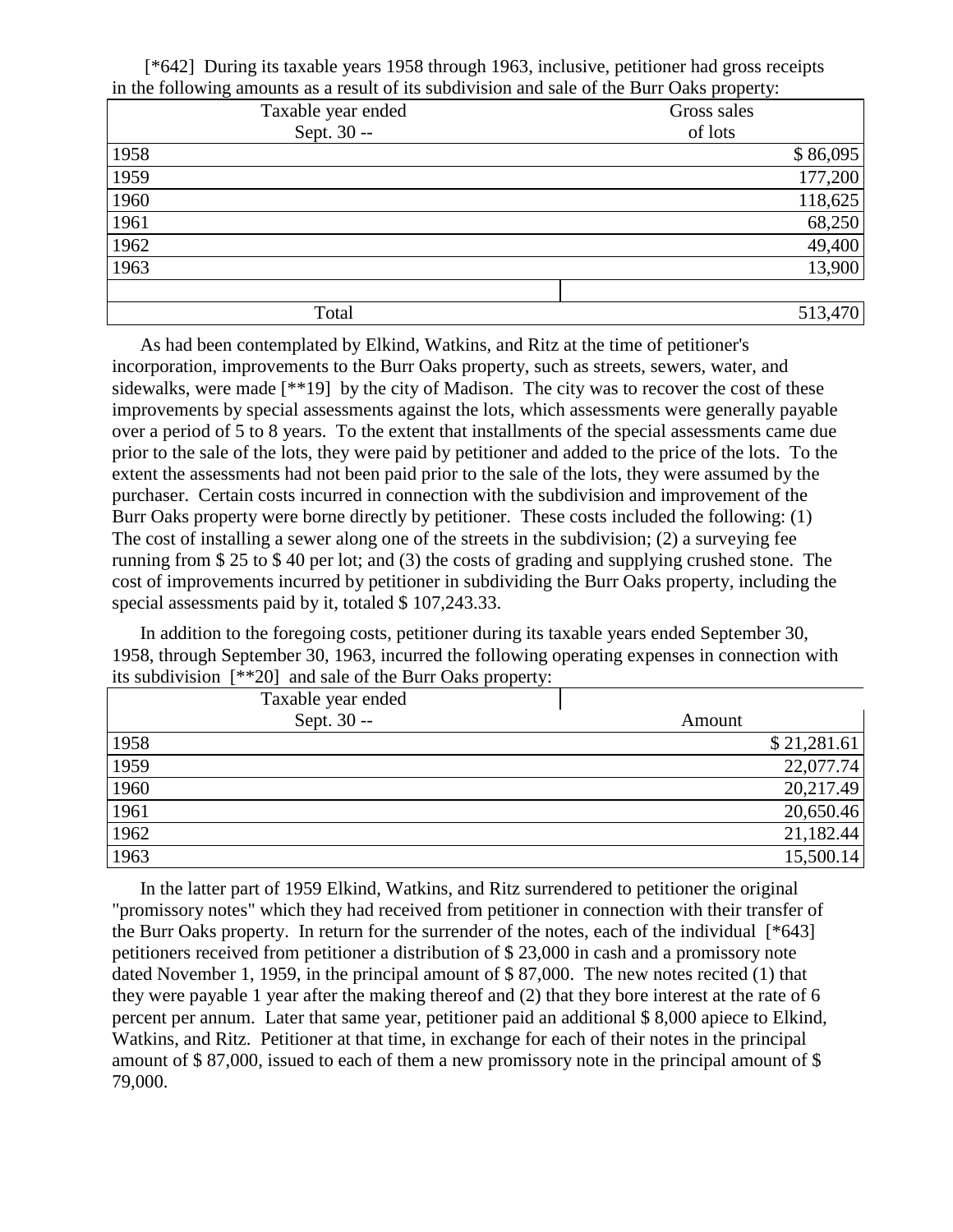On December 29, 1959, petitioner purported to repay the outstanding balance on these "new promissory notes." At the close of business on that date [\*\*21] petitioner had a bank balance of \$ 5,398.88. The record does not clearly indicate how petitioner purported to repay these notes. However, the record does clearly indicate that petitioner urgently needed as working capital the \$ 237,000 which it claims to have used to repay the three promissory notes. Therefore, immediately after those notes were "repaid," Elkind, Watkins, and Ritz each "loaned" \$ 79,000 to petitioner, and petitioner, in turn, issued to each of the individual petitioners a "new" 1-year promissory note dated December 31, 1959, in the principal amount of \$ 79,000. This transaction did not represent a repayment of the alleged "promissory notes." It was merely an extension of the purported maturity date. The individual petitioners never had any intention of enforcing their "notes" against petitioner.

In addition to the foregoing, petitioner made the following distributions to each of the individual petitioners with regard to the "promissory notes":

|               | Amount          |
|---------------|-----------------|
|               | paid to each of |
| Date of       | the individual  |
| distribution  | petitioners     |
| Aug 31, 1960  | \$8,000         |
| Jan. 31, 1961 | 15,000          |
| Dec. 31, 1961 | 10,000          |

There was an aggregate balance of \$138,000 outstanding upon  $[***22]$  the three "notes" at the time of the trial in this proceeding, or a total of \$ 46,000 due upon each of said notes.

Petitioner has not distributed any of its earnings to any of the shareholders of record.

Elkind, Watkins, and Ritz treated their transfer of the Burr Oaks property to petitioner in November 1957 as a sale. Petitioner did likewise and set up on its books a cost of \$ 360,000 for said property. Elkind, Watkins, and Ritz, however, did not report any gain with regard to this alleged sale until 1959 when petitioner purportedly paid in full the promissory notes which it had issued to them in connection with said transfer. In their respective income tax returns for 1959, [\*644] each of them reported long-term capital gain in the amount of \$ 85,729.06 as a result of their transfer of the Burr Oaks property to petitioner in 1957.

Respondent, pursuant to separate notices of deficiency issued to Elkind, Watkins, and Ritz with respect to their taxable year ended December 31, 1959, determined that --

the gain realized from the sale of  $***$  [the Burr Oaks property] in the total amount of \$ 85,729.06 is taxable as ordinary income rather than as long-term capital gains reported [\*\*23] on your income tax return. \* \* \*

Pursuant to a statutory notice of deficiency issued to petitioner with respect to its taxable years 1958 through 1960, respondent increased petitioner's taxable income for said years by an aggregate amount totaling \$ 192,686.98. This increase was based on respondent's determination that petitioner had understated its income for those years by claiming too high a basis or cost in the land sold by it in that period. The notice of deficiency indicates that, in making his determination, respondent treated petitioner as having a basis of \$ 100,000 in the Burr Oaks property, rather than a basis of \$ 360,000, as petitioner had claimed.

## **OPINION**

There are two issues to be determined in this case. These are (1) petitioner's correct basis in the Burr Oaks property and (2) the proper tax treatment of the amounts received by Elkind,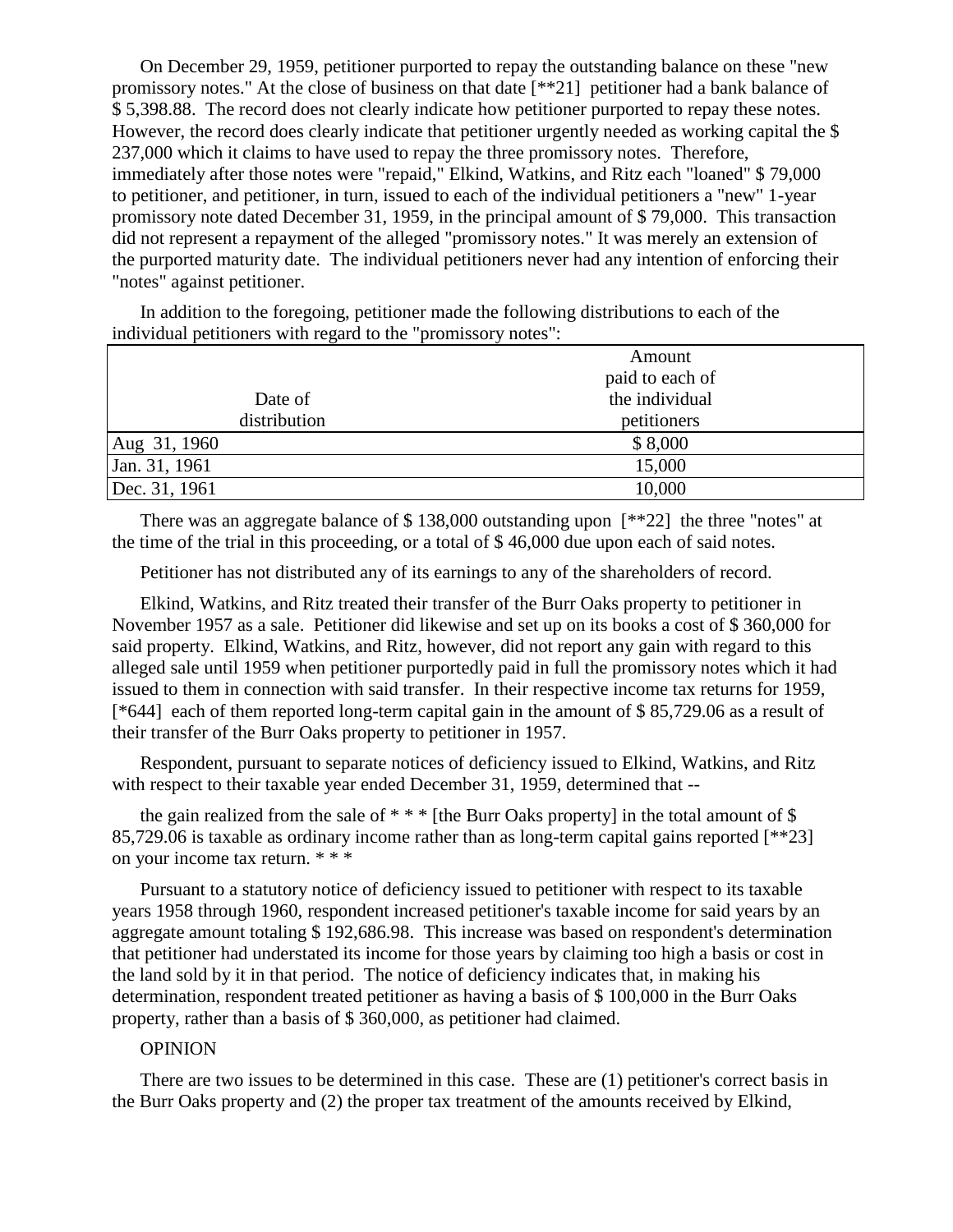Watkins, and Ritz from petitioner during 1959. In order to resolve these issues, we must classify, for tax purposes, the transaction wherein each of the individual petitioners in November 1957 (1) transferred his respective interest in the Burr Oaks property to petitioner and (2) in return therefor received an instrument purporting [\*\*24] to be a promissory note in the principal amount of \$ 110,000.

It is contended by Elkind, Watkins, and Ritz (1) that their transfer of the Burr Oaks property to petitioner constitutes the sale or exchange of a capital asset held in excess of 6 months; (2) that the promissory note received by each of them in return therefor represents a valid indebtedness incurred by petitioner; and (3) that the gain realized by them in connection with said transfer is properly reportable in 1959 when they allege that petitioner "paid in full" the "promissory notes" which had been issued to them. <sup>5</sup>

5 Passing over for the moment the validity of the first two parts of the individual petitioners' argument, we believe it appropriate to point out that the third part of their argument, namely, that the gain realized by them on the transfer of the Burr Oaks property was properly reportable in 1959, is incorrect. Watkins, Elkind, and Ritz at all times relevant hereto were cash basis taxpayers. When cash basis taxpayers sell property, they must include in income the fair market value of any property received in exchange therefor. This would include the fair market value of any notes received. See *Pinellas Ice Co. v. Commissioner, 287 U.S. 462 (1933)*. The individual petitioners have not advanced any of the arguments which would enable them to avoid the applicability of this general rule. Thus, they have made no argument that the "promissory notes" received by them were of indeterminate or unascertainable value or that the notes were not received by them in payment for the land. Cf. *Robert J. Dial, 24 T.C. 117 (1955)*; *Jay A. Williams, 28 T.C. 1000 (1957)*; and *Schlemmer v. United States, 94 F. 2d 77* (C.A. 2, 1938). Nor do they contend (1) that the fair market value of the "notes" received by them was less than their respective bases in the land, cf. *sec. 1.1001-1, Income Tax Regs.*, or *(2)* that the transfer was not a closed transaction, cf. *Joseph Marcello, 43 T.C. 168 (1964)*. There is nothing in the record to show that (1) they elected to report the gain realized by them at the time of the transfer on the installment method or (2) that they were entitled to report their gain on the deferred payment sale method. See sec. 1.453-4(b)(1) and (2) and *sec. 1.453-6, Income Tax Regs.*

[\*\*25] [\*645] It is contended by petitioner that it purchased the Burr Oaks property from Elkind, Watkins, and Ritz at a cost of \$ 360,000 and that such cost is its correct basis in said property.

The plethora of arguments advanced by respondent in his opening statement and on brief indicates to us that the Government had some difficulty in formulating a suitable rationale under which to classify the transfer of the Burr Oaks property to petitioner. It would serve no purpose to set forth at this point the various contentions made by respondent since we believe that the transaction was not a sale, but an equity contribution. <sup>6</sup>

6 The statutory notices issued to the individual petitioners seem to be grounded on the theory that Elkind, Watkins, and Ritz were not entitled to report the sale of the Burr Oaks property as long-term capital gain since they were dealers. The deficiency notices did not raise any question with regard to the proper year for reporting the gain. In view of the fact that respondent, in the deficiency notice to petitioner-corporation, determined that petitioner's basis for the Burr Oaks property was the same as that of the transferors of the property, said statutory notice would seem to be based on the theory that the transfer was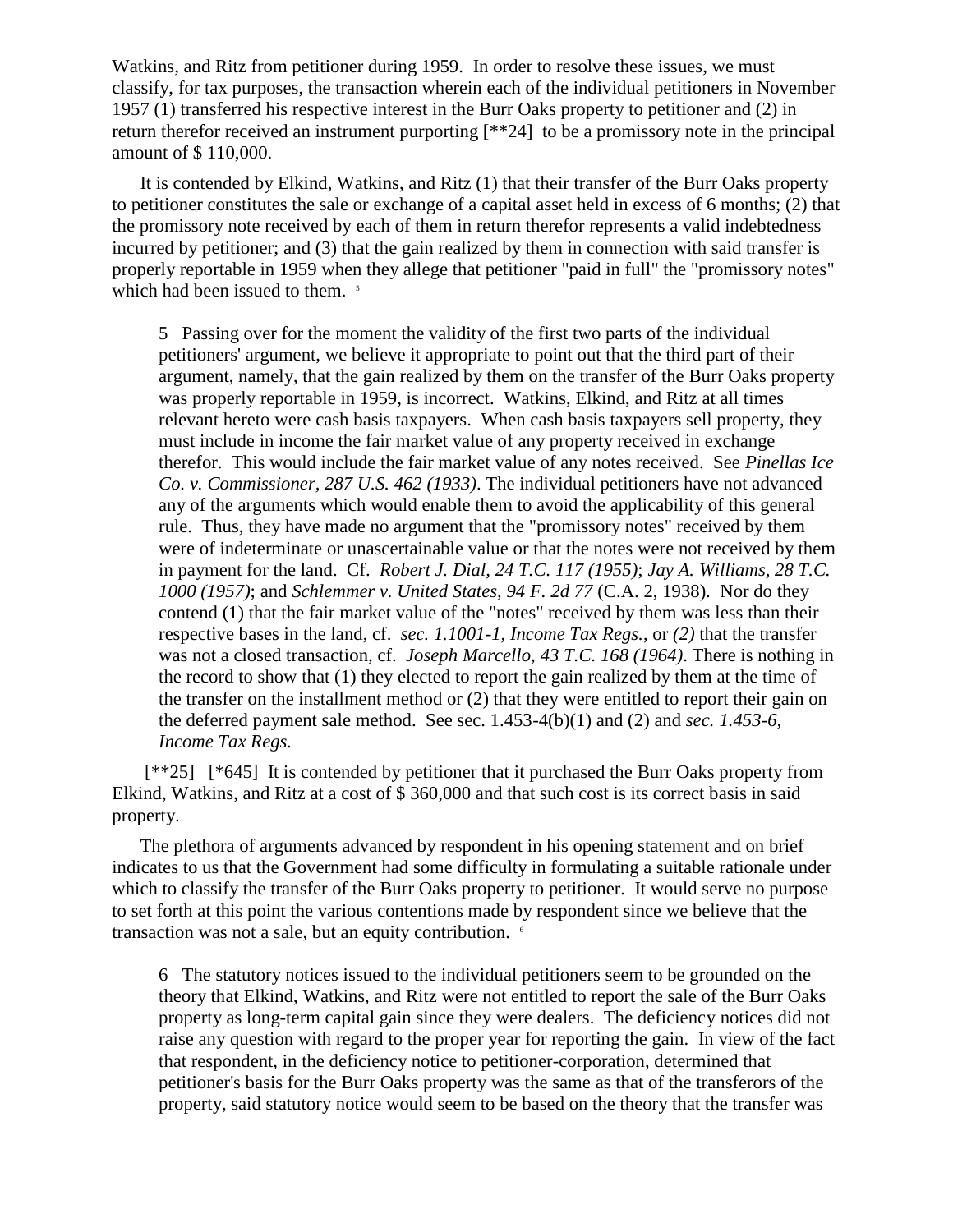governed by *sec. 351*. This is undoubtedly what caused Elkind, Watkins, and Ritz to raise the following issue by way of amended petition: "In the alternative, in the event the basis of the  $**$  \* [Burr Oaks property] in the hands of  $***$  [petitioner] is determined under *section 351 of the Internal Revenue Code*, respondent erred in failing to determine that petitioners had no taxable gain for the year 1959 as a result of the transfer of the said real estate to  $* * *$  [petitioner]."

We have concluded that the transfer of the Burr Oaks property to petitioner was not a sale on the basis of the clear, uncontroverted facts in the record and without resort to the burden of proof. Nevertheless, we believe it appropriate to point out that the petitioners Elkind, Watkins, and Ritz, as well as the Burr Oaks Corp., have the burden of proof on this issue. For even if we were to regard the issue of whether the transfer of the property constitutes a bona fide sale as new matter insofar as Elkind, Watkins, and Ritz are concerned, they raised that question by way of their amended petition.

[\*\*26] It is true that Elkind, Watkins, and Ritz attempted to cast their transfer of the Burr Oaks property to petitioner in the form of a sale. It is also true that, from a standpoint of form, the alleged promissory notes issued to the individual petitioners are clear evidences of indebtedness. However, it has often been noted in connection with similar issues, the substance of the transaction, rather than its form, is the controlling factor in the determination of the proper tax treatment to be accorded thereto. *Sherwood Memorial Gardens, Inc., 42 T.C. 211 (1964)*, on appeal (C.A. 7, Aug. 10, 1964); *1432 Broadway Corporation, 4 T.C. 1158 (1945)*, affd. *160 F. 2d 885* (C.A. 2, 1947). Whether a transaction such as the one we are now confronted with is in substance, as well as in form, a sale is essentially [\*646] a question of fact. *Gooding Amusement Co., 23 T.C. 408 (1954)*, affd. *236 F. 2d 159* (C.A. 6, 1956), certiorari denied *352 U.S. 1031 (1957)*.

As we view the creditable evidence presently before us, the transfer [\*\*27] of the Burr Oaks property to petitioner is so lacking in the essential characteristics of a sale and is replete with so many of the elements normally found in an equity contribution (cf. *Emanuel N*. ( *Manny) Kolkey, 27 T.C. 37 (1956)*, affd. *254 F. 2d 51* (C.A. 7, 1958), and *Bruce v. Knox, 180 F. Supp. 907 (D. Minn.* 1960)) that it appears to us as nothing more than a shabby attempt to withdraw from petitioner, at capital gains rates, the developer's profit normally inherent in the subdivision and sale of raw acreage such as the Burr Oaks property.

This Court has been required upon numerous occasions to determine the true nature of alleged sales or transfers of assets to corporations. In the *Kolkey* case, we listed the following questions as among the relevant criteria for making such a determination:

Was the capital and credit structure of the new corporation realistic? What was the business purpose, if any, of organizing the new corporation? Were the noteholders the actual promoters and entrepreneurs of the new adventure? Did the noteholders bear the principal risks of loss attendant [\*\*28] upon the adventure? Were payments of "principal and interest" on the notes subordinated to dividends and to the claims of creditors? Did the noteholders have substantial control over the business operations; and if so, was such control reserved to them as an integral part of the plan under which the notes were issued? Was the "price" of the properties, for which the notes were issued, disproportionate to the fair market value of such properties? Did the noteholders, when default of the notes occurred, attempt to enforce the obligations? [*Emanuel N*. ( *Manny) Kolkey, supra at 59*.]

We have set forth in our Findings of Fact, with some degree of specificity, the various factors which cause us to conclude that the transfer of the Burr Oaks property to petitioner was an equity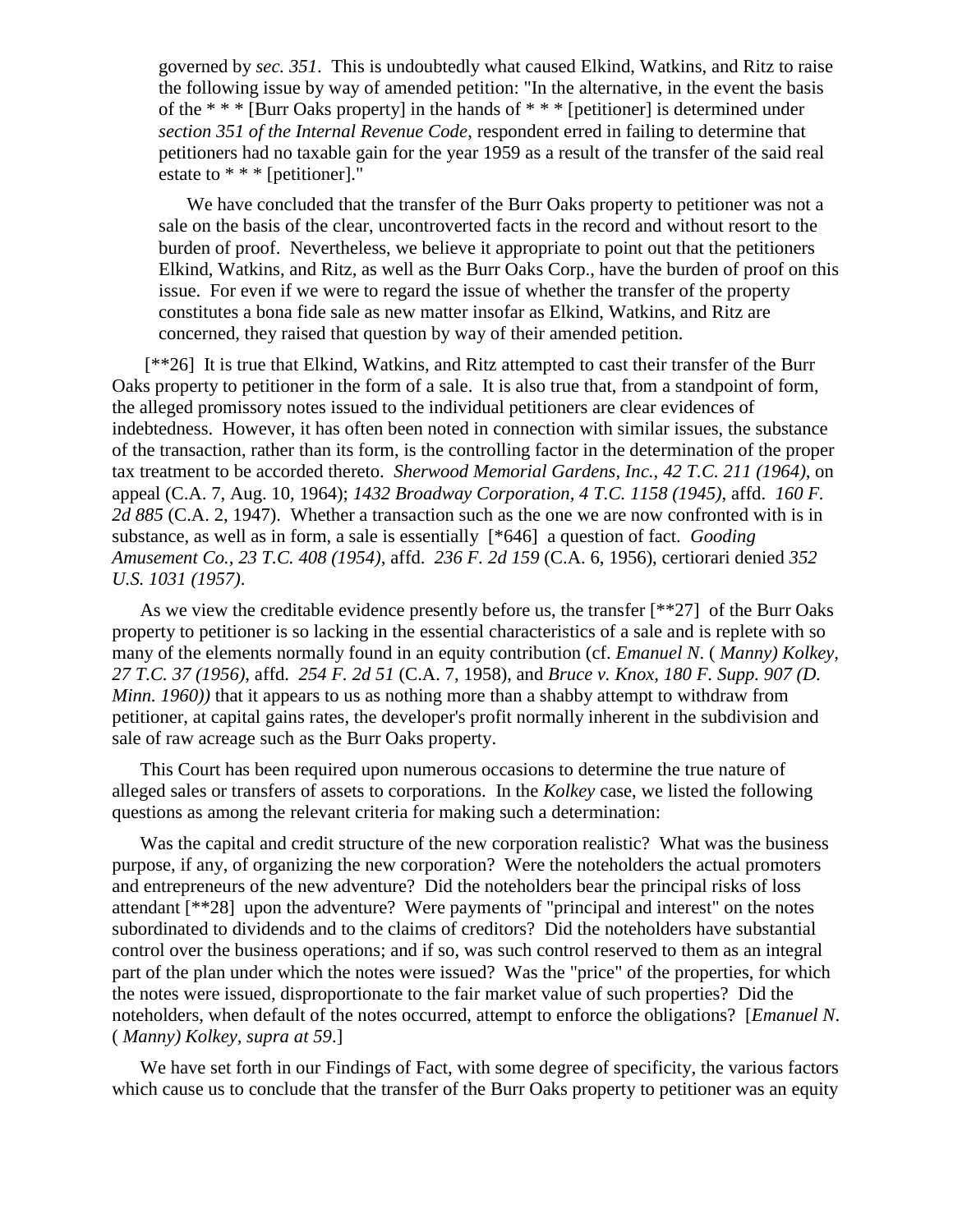contribution, rather than a sale. We set forth below some of the more significant factors which led us to this conclusion.

In the first place, petitioner, from the start of its existence, was not only undercapitalized, but, in fact, had no significant capitalization at all. Cf. *Hoguet Real Estate Corporation, 30 T.C. 580, 598 (1958)*. Thus, [\*\*29] petitioner was organized in October with a paid-in capital of \$ 4,500. Shortly thereafter, when Elkind, Watkins, and Ritz transferred the Burr Oaks property to petitioner, its books of account reflected liabilities of \$ 360,000. In addition, it was contemplated from the very outset of petitioner's existence that although the city of Madison would initially pay the major portion of the cost of improving the Burr Oaks property, petitioner would, nevertheless, be required to incur substantial development costs. Petitioner estimated that these costs would be in excess of \$ 100,000.

Another factor indicating that petitioner was undercapitalized and did not have sufficient funds with which to commence business [\*647] is that on November 30, 1957, less than 2 months after it was formed, it borrowed \$ 15,000 from Elkind. On February 28, 1958, it borrowed an additional \$ 10,000 from Elkind.

Moreover, the land transferred to petitioner by Elkind, Watkins, and Ritz was its only asset of significance and, without it, petitioner could not have engaged in business. See and compare *Edward G. Janeway, 2 T.C. 197 (1943)*, affd. *147 F. 2d 602* [\*\*30] (C.A. 2, 1945); *Aqualane Shores, Inc., 30 T.C. 519 (1958)*, affd. *269 F. 2d 116* (C.A. 5, 1959). It was at all times contemplated by Elkind, Watkins, and Ritz that the land would remain at the risk of petitioner's business.

It is generally recognized that one of the crucial factors in determining whether the transfer of property to a thinly capitalized corporation constitutes a bona fide sale, rather than a mere contribution to capital, is the anticipated source of payment to the transferor. *Gilbert v. Commissioner, 262 F. 2d 512, 514* (C.A. 2, 1959), affirming a Memorandum Opinion of this Court, certiorari denied *359 U.S. 1002 (1959)*. If payment to the transferor is dependent solely upon the success of an untried, undercapitalized business, the prospects of which are uncertain, the transfer of property raises a strong inference that it is, in fact, an equity contribution. But cf. *Miller's Estate v. Commissioner, 239 F. 2d 729, 733* (C.A. 9, 1956), reversing *24 T.C. 923 (1955)*; *Sheldon Tauber, 24 T.C. 179, 181-182 (1955)*; [\*\*31] and *Ainslie Perrault, 25 T.C. 439 (1955)*, affirmed per curiam *244 F. 2d 408* (C.A. 10, 1957), where repayment of the notes involved was dependent upon the continued success of an established business with a good earnings record and excellent future prospects.

At the time of the transfer of the Burr Oaks property to petitioner, its business prospects can only be described as speculative and uncertain. <sup>7</sup> Elkind, Watkins, and Ritz realized that the only way petitioner could raise the \$ 100,000 needed by it for improvements would be from sales of lots. It is obvious that the only hope that Elkind, Watkins, and Ritz had of obtaining repayment of the so-called promissory notes depended upon the successful development and sale of the lots in the Burr Oaks property.

7 It was argued on behalf of petitioner and Watkins, Elkind, and Ritz that at the time of the transfer of the property to petitioner a number of lots were ready for sale and that because of the money that could be derived therefrom petitioner did not need a great deal of capital at the time of its incorporation. However, there was no assurance that petitioner would be able to sell any of these lots right away. As matters actually developed, petitioner encountered difficulty in selling lots after it was formed, which caused it to borrow money from Elkind.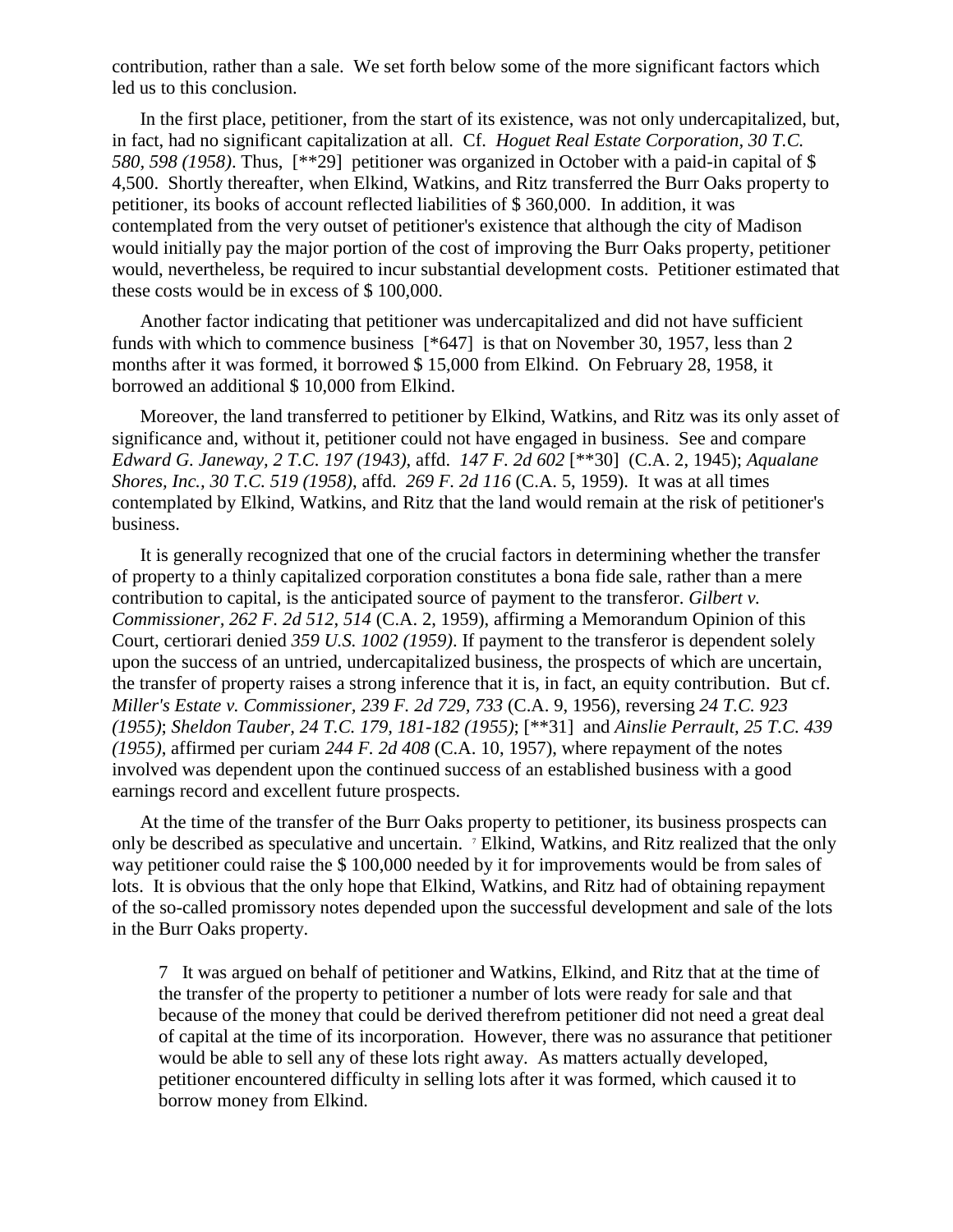[\*\*32] Despite the fact that the respective interests of Elkind, Watkins, and Ritz in petitioner were represented by what purported on their face to be promissory notes in the principal amount of \$ 110,000, the evidence before us indicates that it was the intent of all concerned with the affairs of petitioner that these instruments would give Elkind, [\*648] Watkins, and Ritz a continuing interest in petitioner's business. The instruments issued by petitioner to Elkind, Watkins, and Ritz recited that they were to mature in 2 years from the date of issuance. However, after a review of the entire record, we believe that it was understood that no payment would be made on the notes, or would ever be demanded by Elkind, Watkins, and Ritz, which in any way would weaken or undermine petitioner's business. See *Charter Wire, Inc. v. United States, 309 F. 2d 878, 881* (C.A. 7, 1962). It is true that petitioner during 1959 paid \$ 31,000 apiece to Elkind, Watkins, and Ritz with respect to their so-called promissory notes. <sup>8</sup> However, petitioner's history with regard to making payments on the alleged promissory notes indicates that the payments thereon came only [\*\*33] from gains derived through the sale of lots. Moreover, the fact that there was outstanding a substantial principal balance (\$ 46,000) on each of the notes issued to the individual petitioners even as late as the time of the trial herein indicates that the alleged notes were intended to give the individual petitioners a continuing equity interest in petitioner. See *Charter Wire, Inc. v. United States, supra at 881*.

8 On brief, it is argued on behalf of the various petitioners herein that the series of exchanges of notes that occurred at the end of December 1959 between Elkind, Watkins, and Ritz, on the one hand, and petitioner, on the other, constituted a repayment by petitioner of the "unpaid principal balance" in the amount of \$ 79,000 on each of the alleged promissory notes, followed immediately by an advance of a similar amount by each of the individual petitioners. This alleged repayment by petitioner of an aggregate of \$ 237,000 took place at a time when petitioner's liquid assets totaled less than \$ 5,500. It is too much to ask this Court to believe that such an obvious sham constituted a repayment of the alleged notes. Cf. *Arthur L. Kniffen, 39 T.C. 553, 565-566 (1962)*.

[\*\*34] The evidence clearly indicates that although Elkind, Watkins, and Ritz were not stockholders of record in petitioner, nevertheless, they completely dominated and controlled petitioner's affairs. Watkins was petitioner's president. Petitioner's board of directors consisted of Elkind, his wife, Ritz, his brother Philip, Watkins, and Watkins' wife. McGinnes, the man who ran petitioner's day-to-day affairs, had been employed by Elkind in one capacity or another for a period of at least 15 years. His activities were generally supervised by Ritz' accounting firm. After listening to his testimony and that of Elkind, Watkins, and Ritz, we are convinced that McGinnes operated petitioner in accordance with their wishes.

Petitioner's shareholders of record consisted of Ritz' brothers Philip and Erwin, Elkind's wife, and Watkins' wife. They knew and understood little, if anything, of the nature of petitioner's business. Moreover, after listening to the testimony at the trial, it was obvious to us that they were subject to the control of Elkind, Watkins, and Ritz.

By virtue of the provision in petitioner's articles of incorporation regarding the issuance of additional shares of common stock [\*\*35] at such prices as a majority of the board of directors should determine, Elkind, [\*649] Watkins, and Ritz were in a position to appropriate to themselves (through the issuance of additional common stock at whatever price they chose) substantially all of the profits that petitioner might realize after repaying its purported indebtedness to them.

The record also indicates that in transferring the Burr Oaks property to petitioner, Elkind, Watkins, and Ritz assigned a highly inflated value to said property. *<sup>9</sup> Cf. Emanuel N. (Manny)*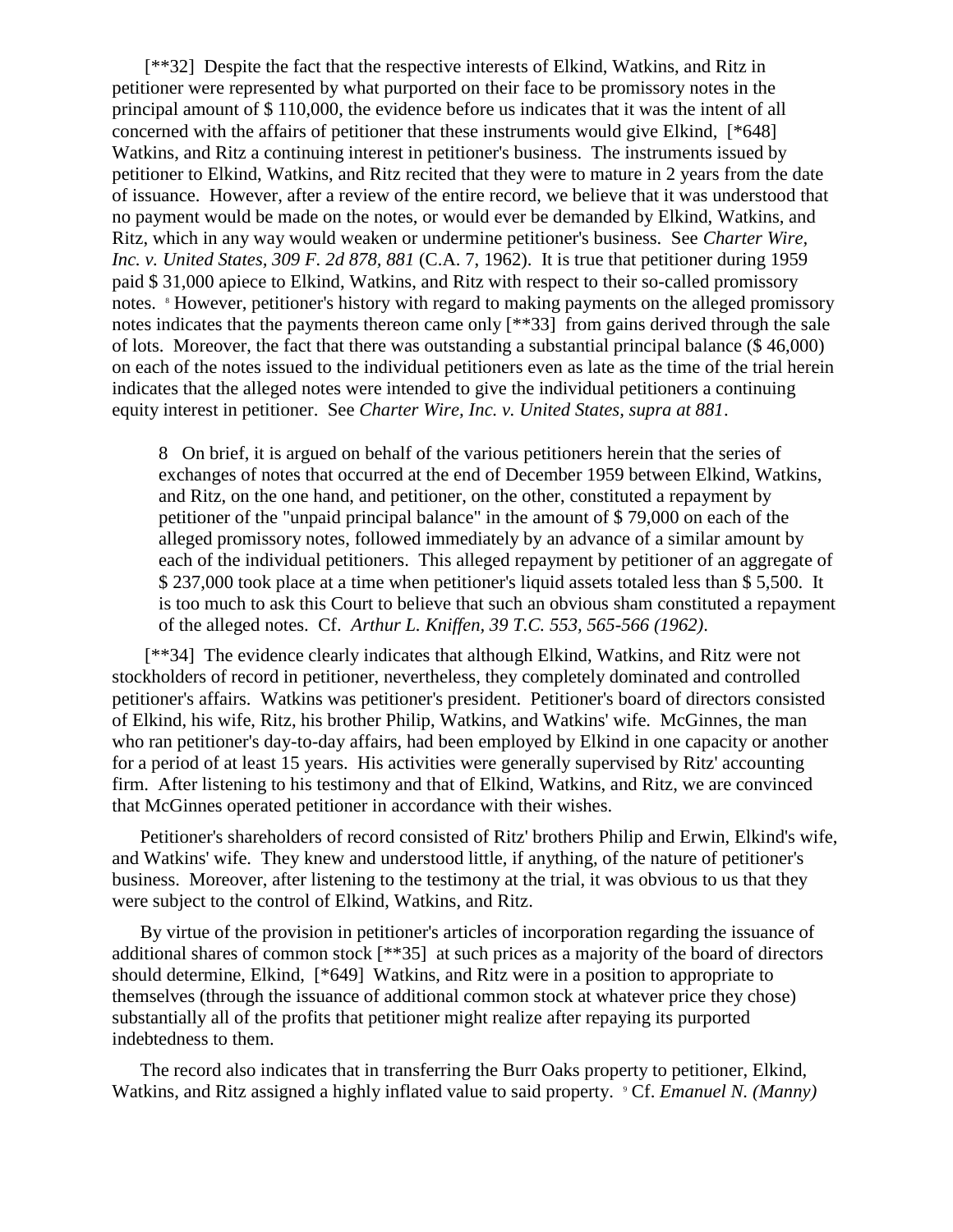*Kolkey, supra at 61*. The transfer of the Burr Oaks property to petitioner seems to us an integral part of a plan devised by Ritz whereby Ritz, Watkins, and Elkind could obtain an assured participation in the fruits of the development and subdivision of said property. See *Bruce v. Knox, supra at 912*. Watkins and Ritz both admitted that petitioner was formed in order to allow them to receive some part of the development profits. The inflation of the "sales price" to petitioner served to extend the period during which Elkind, Watkins, and Ritz could participate in petitioner's business as "creditors" and increased [\*\*36] the amount which they could withdraw as "principal" if the venture proved successful.

9 An expert witness introduced by petitioner testified that the Burr Oaks property was worth at least \$ 360,000 when it was transferred to petitioner in November of 1957. However, we found the evidence presented by respondent's expert witness that the property had a fair market value of approximately \$ 125,000 far more convincing, although not fully persuasive. On the basis of the evidence before us, we found the Burr Oaks property to have a fair market value of not more than \$ 165,000 at the time of its transfer to petitioner.

These are some of the factors which led us to conclude that the promissory notes received by Elkind, Watkins, and Ritz did not represent a true indebtedness. The purported promissory notes issued to the individual petitioners in our opinion constitute preferred stock. <sup>10</sup> See *1432 Broadway Corporation, supra at 1166*; *Foresun, Inc., 41 T.C. 706, 717 (1964)*, [\*\*37] on appeal (C.A. 6, Apr. 20, 1964); and *Sherwood Memorial Gardens, Inc., supra at 230*.

10 Although we have found the purported promissory notes to constitute equity interests in petitioner for tax purposes, we believe that the holders of those instruments occupied a preferred position vis-a-vis the holders of the common stock. In the first place, the purported promissory notes called for the payment of interest at 6 percent a year. This provision constituted a prior charge on the earnings of petitioner in favor of the holders of those instruments, not unlike a preferred dividend. Thus, we regard the purported promissory notes as preferred stock.

Having decided that for tax purposes the so-called promissory notes issued to Elkind, Watkins, and Ritz constitute an equity interest in petitioner, we must now determine whether the transfer of the Burr Oaks property is governed by *section 351*.

*Section 351* deals with transfers of property to a corporation controlled by the transferor or transferors. [\*\*38] In pertinent part that section provides:

 $(a)$ <sup>\*</sup> \* No gain or loss shall be recognized if property is transferred to a corporation by one or more persons solely in exchange for stock or securities [\*650] in such corporation and immediately after the exchange such person or persons are in control (as defined in section  $368(c)$  of the corporation. \* \* \*

Section 368(c) defines "control" for purposes of *section 351* as meaning "ownership of stock possessing at least 80 percent of the total combined voting power of all classes of stock entitled to vote and at least 80 percent of the total number of shares of all other classes of stock of the corporation."

In contending that *section 351* does not govern the transfer of the Burr Oaks property, petitioner has presented three arguments. Two of these arguments (that the transaction was a sale and that no stock or securities were issued to the transferors of the property) have been previously considered and resolved adversely to petitioner. The third argument presented is that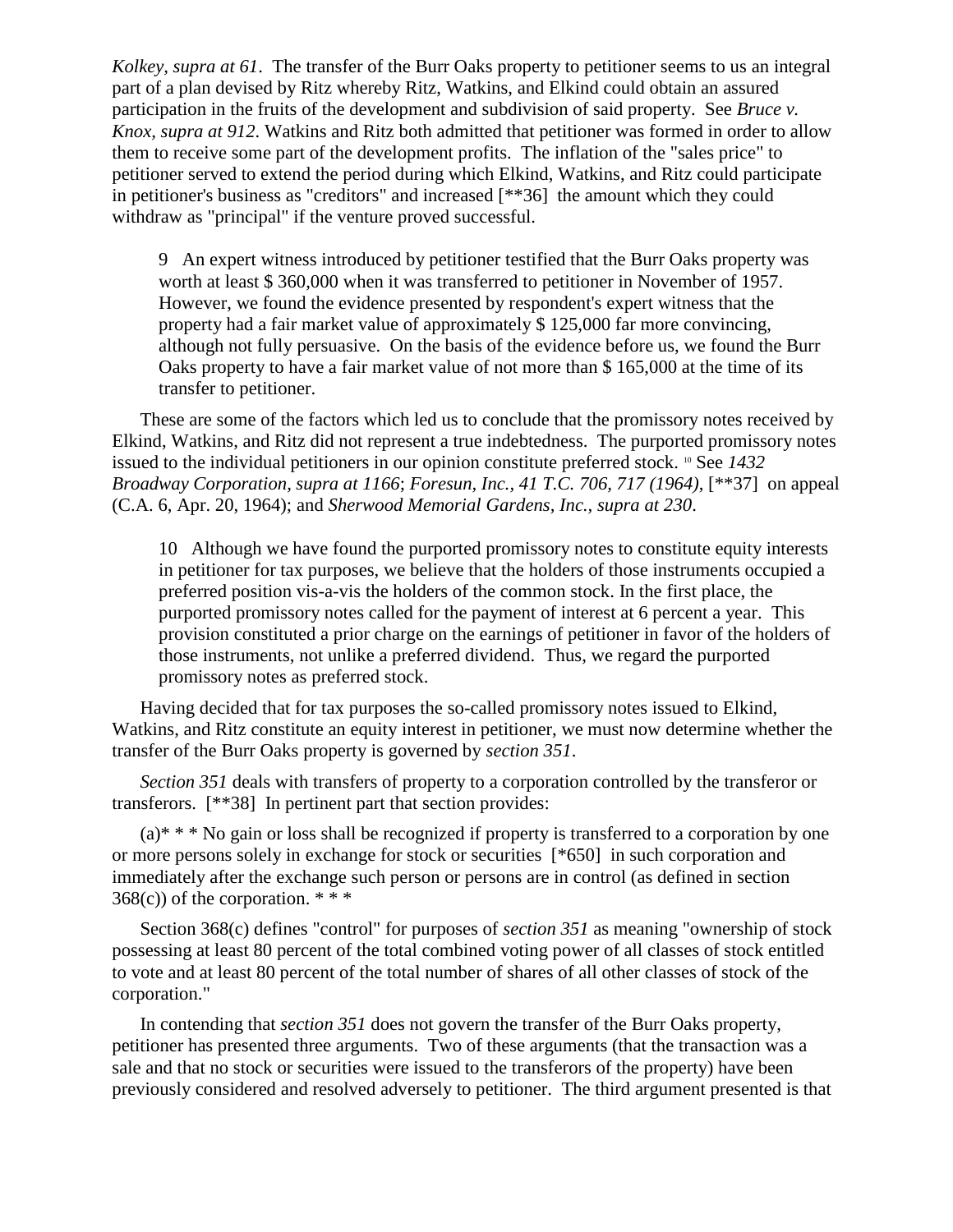Elkind, Watkins, and Ritz, who transferred the Burr Oaks property to petitioner, were not, immediately after that transaction, in control of that corporation within [\*\*39] the meaning of the term "control" as defined in section  $368(c)$ . Thus, it is contended that even if the promissory notes held by Elkind, Watkins, and Ritz constituted stock, that stock did not carry with it any voting rights. Petitioner further points out (1) that pursuant to its bylaws the right to vote was reserved exclusively to the shareholders of record, namely, Elkind's wife, Watkins' wife, and Ritz' two brothers, and (2) that, for the above reason, the transferors of the Burr Oaks property (Elkind, Watkins, and Ritz) failed to comply with the control requirements set forth in section 368(c) because they did not possess "ownership of stock possessing at least 80 percent of the total combined voting power of all classes of stock entitled to vote." There is a basic fallacy in petitioner's argument in that it is premised on the assumption that Elkind, Watkins, and Ritz were the only transferors of property to petitioner.

As we view the transaction, Elkind, Watkins, and Ritz acted together with Elkind's wife, Watkins' wife, and Ritz' two brothers in forming petitioner. The record clearly indicates that each of them transferred property to petitioner. As we have previously found, [\*\*40] Elkind's wife, Watkins' wife, and Philip and Erwin Ritz transferred to petitioner a total of \$ 4,500 shortly after its incorporation. It is settled law that money constitutes property for purposes of *section 351*. *American Bantam Car Co., 11 T.C. 397 (1948)*, affirmed per curiam *177 F. 2d 513* (C.A. 3, 1949), certiorari denied *339 U.S. 920 (1950)*. In return therefor, petitioner issued to them an aggregate of 450 shares of its common stock. Shortly thereafter, Elkind, Watkins, and Ritz transferred to petitioner their respective interests in the Burr Oaks property and, in return, received what on its face purported to be promissory notes, but what we have previously determined to be preferred stock.

[\*651] Although Elkind, Watkins, and Ritz may not have received their preferred stock interests in petitioner at exactly the same time as the common stock was issued to Ritz' brothers and the respective wives of Elkind and Watkins, it seems clear that the transfers of cash and the Burr Oaks property to petitioner were integral parts of a unified transaction. *Camp Wolters Enterprises v. Commissioner, 230 F. 2d 555, 559* [\*\*41] (C.A. 5, 1956), affirming *22 T.C. 737 (1954)*, certiorari denied *352 U.S. 826 (1956)*. See also *section 1.351-1(a)(1), Income Tax Regs.*, which provides:

The phrase "immediately after the exchange" does not necessarily require simultaneous exchanges by two or more persons, but comprehends a situation where the rights of the parties have been previously defined and the execution of the agreement proceeds with an expedition consistent with orderly procedure. \* \* \*

On the basis of the record before us, it appears to us that Elkind, Watkins, and Ritz, together with Ritz' brothers, Elkind's wife, and Watkins' wife, were in control of petitioner, as defined in section 368 (c), immediately after their transfer of property to it. The fact that Elkind, Watkins, and Ritz received no common stock, which according to petitioner's articles of incorporation was the only class of stock entitled to vote, is of no significance; for there is no requirement in *section 351* that each transferor receive voting stock for that section to be applicable. See *Cyrus S. Eaton, 37 B.T.A. 715 (1938)*, which involved the transfer [\*\*42] of property by two persons to a controlled corporation. One transferor therein received only common stock and the other received only nonvoting preferred. In commenting upon the question of control, we stated: "Inasmuch as the transferors \* \* \* owned all of the stock of the corporation, they have the necessary control required by the statute." <sup>11</sup> See also *Gus Russell, Inc., 36 T.C. 965 (1961)*.